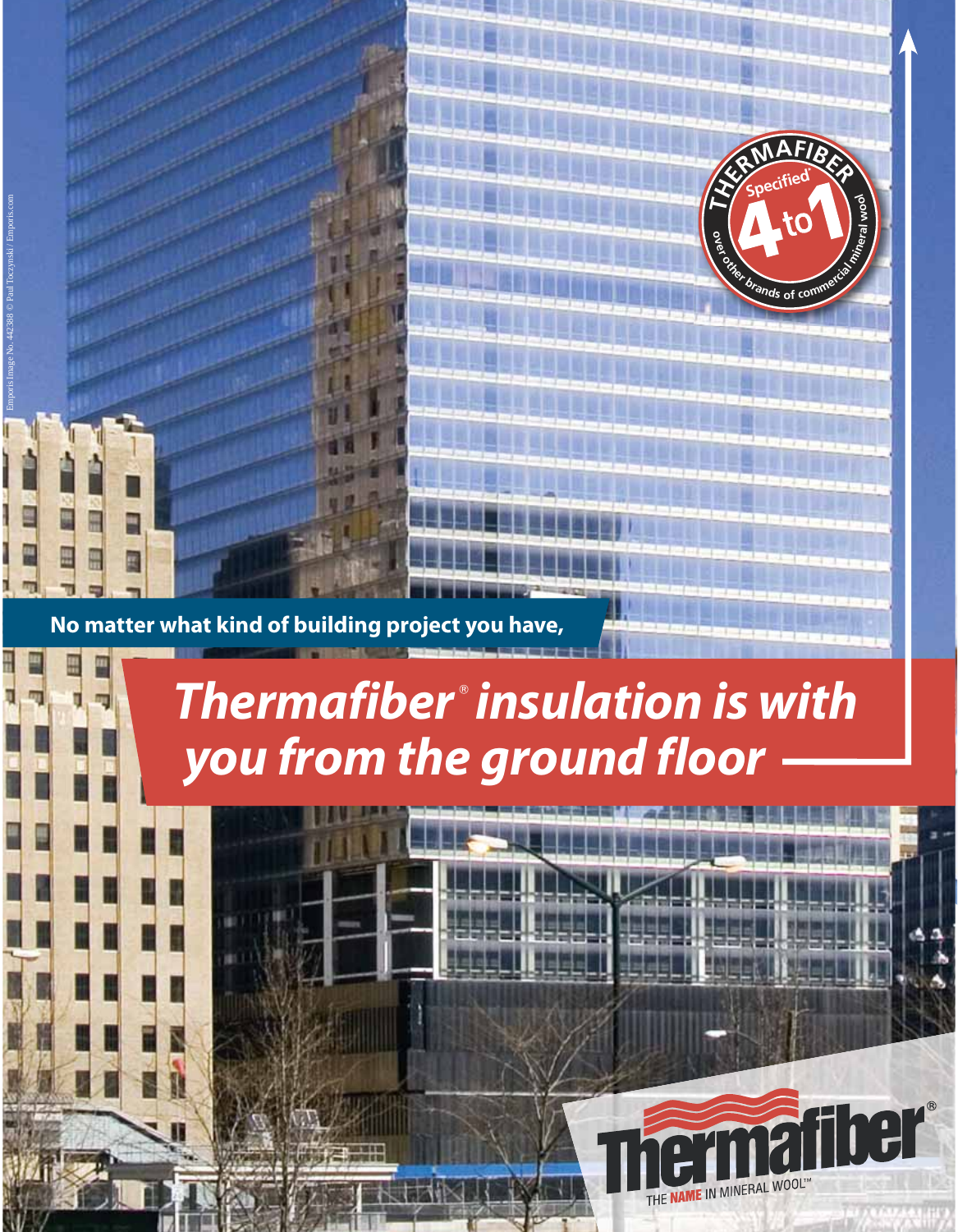**PULL HERE**

# **And takes you all the way to the top**

That's why Thermafiber is specified **4 to 1** over other brands of commercial mineral wool insulation**\***

Sound Attenuation Fire Blankets for interior walls

FireSpan 90 and 40 and Safing Insulation for exterior walls

Proprietary Impasse Insulation Hangers

> TopStop™ firestopping and construction joints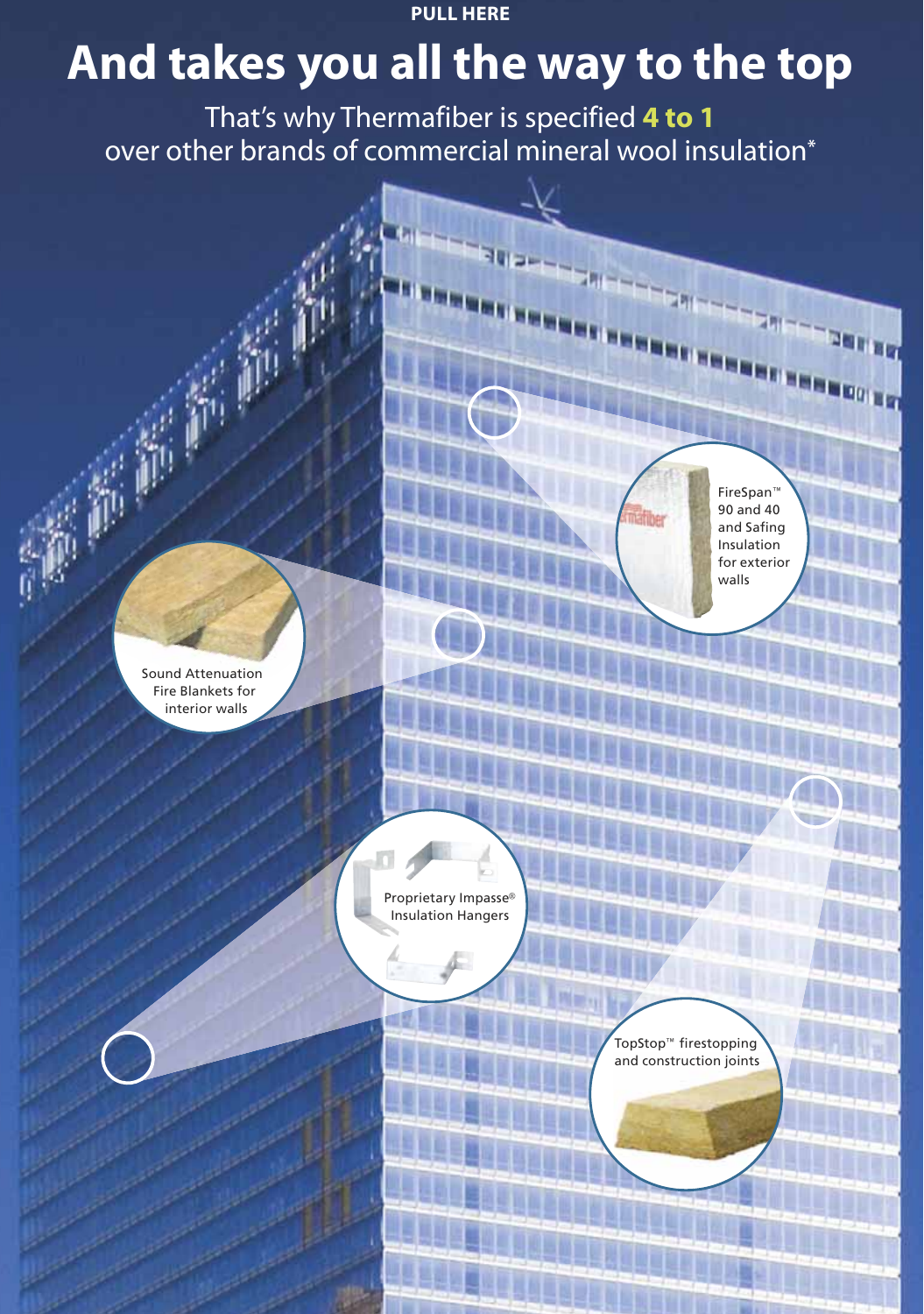## **Pull here to see some of the prominent buildings Thermafiber is in**

**The Hearst Tower** New York City Gold LEED Rating





**111 South Wacker Drive** Chicago Gold LEED Rating



**Taipei 101** Taipei, Taiwan



Emporis Image No. 418678 © Jeff Howell / Emporis.com



Emporis Image No. 383867 © Daniel M. Shih / Emporis.com



**The Petronas Towers** Kuala Lumpur, Malaysia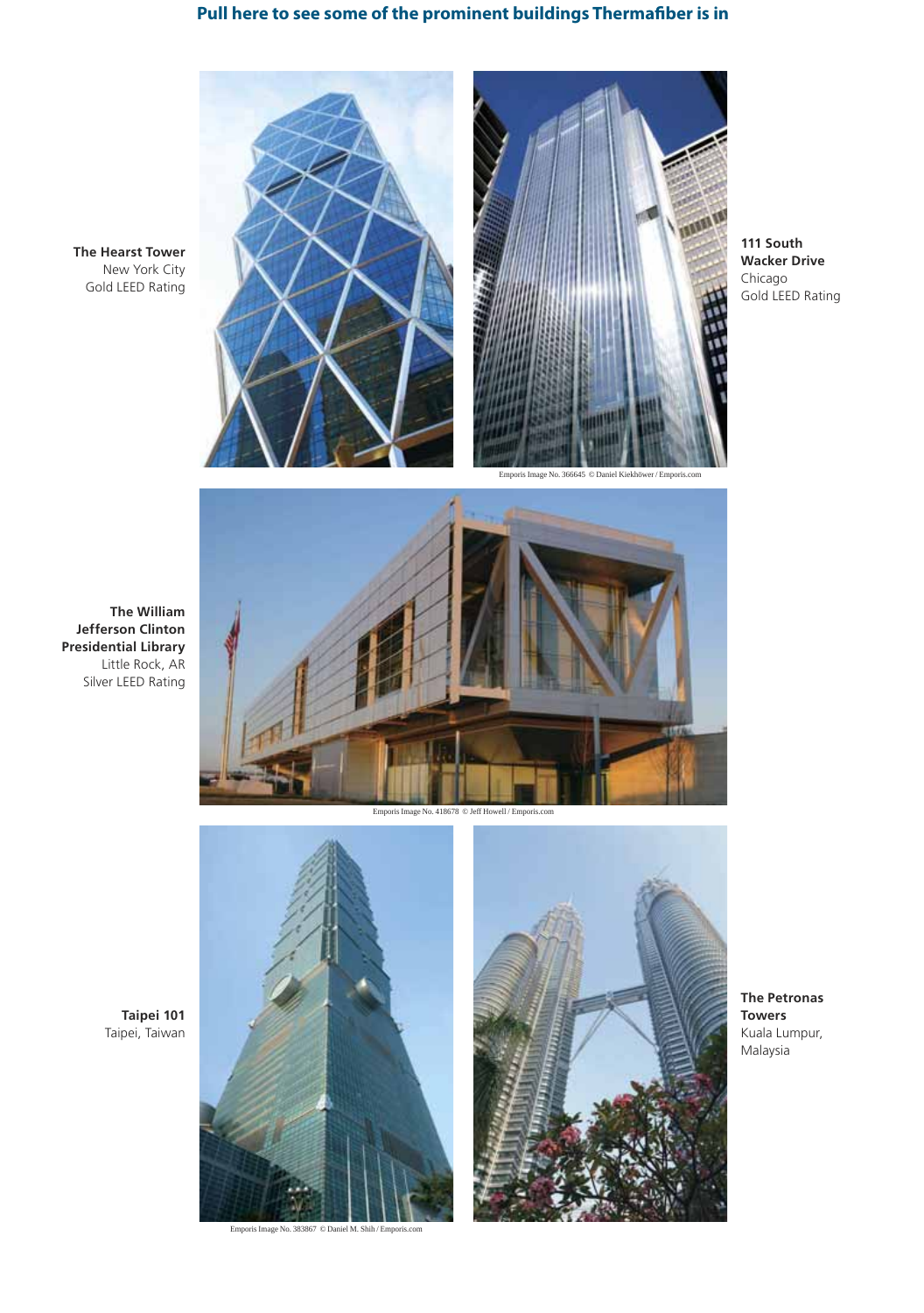# *Thermafiber Insolutions Insulation Solutions*

## **Innovative insulation products and ideas that make it easier to get the job done**

Insulation is one of the most important elements of a building. It conserves energy, reduces sound and contains fire. Yet commodity insulation suppliers treat insulation like something to be delivered and forgotten about.

> Instead of just unloading batts of insulation at the jobsite, we work with you from beginning to end. Thermafiber Insolutions<sup>™</sup> is a five-pronged approach that makes insulation planning, ordering and installing successful and pain-free:

#### *1. All-Phase Consultation*

*2. High-Performance Products*

- *3. Time-Saving Insulation Hanger Systems*
	- *4. Labor-Saving Customization and Packaging*

*5. The Greenest Commercial Insulation You Can Get*

> Applying innovative insulation ideas since 1934.

#### **On the cover:**

The new 7 World Trade Center, 250 Greenwich Street, New York City. Completed April 2006. Protected by Thermafiber FireSpan, Safing and Sound Attenuation Fire Blankets (SAFB) mineral wool insulation. Gold LEED Rating.

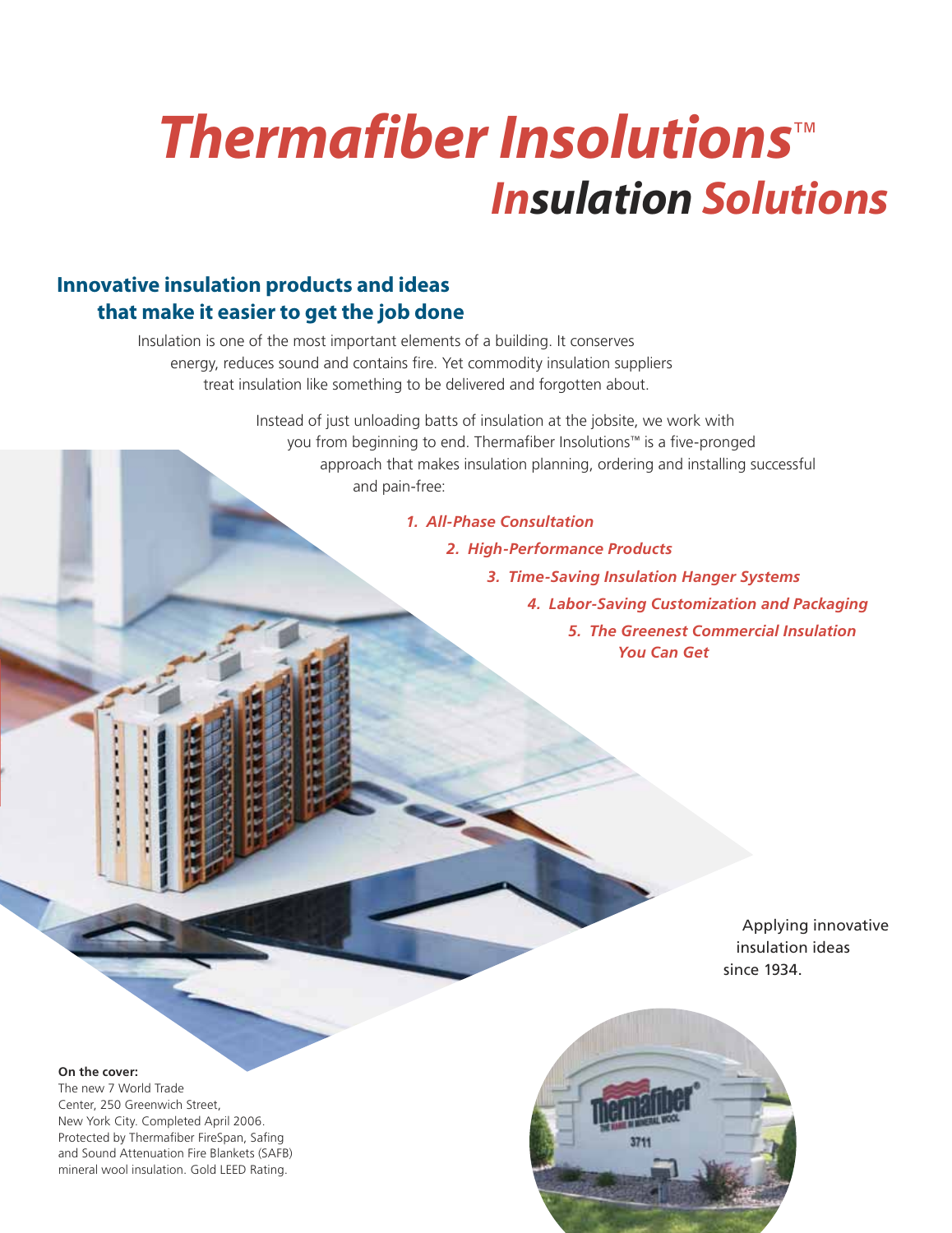#### **We insulate you from problems**

Constructing a building means managing hundreds of details before the foundation is even poured. Thermafiber Insolutions<sup>™</sup> lightens your load by helping you manage the insulation details. We provide professional consultation services at all phases of construction — at no extra cost. We offer:

- *In-person meetings* with design professionals
- *Expert engineering judgments* based on a thorough review of building plans and over 37 years of testing experience
- *Recommendations for specific products* and fire containment systems approved by Underwriters Laboratories, Inc. (UL) and Intertek (formerly OPL)
- *Computer-Aided Design* (CAD) drawings in 2D, 3D, and isometric to enhance project details, bid and installation accuracy
- *A knowledge base* of current building codes, test standards and application techniques
- *Published testing reports* for Thermafiber products
- *Consultation on good design practices* for fire containment, such as the optimum combination of curtain wall and safing insulation for all types of configurations, including glass, aluminum, concrete and stone spandrels

# **1.** *All-Phase Consultation*

**Your dedicated Thermafiber Field Representative is available to meet with you throughout the duration of your building project. Count on it!**

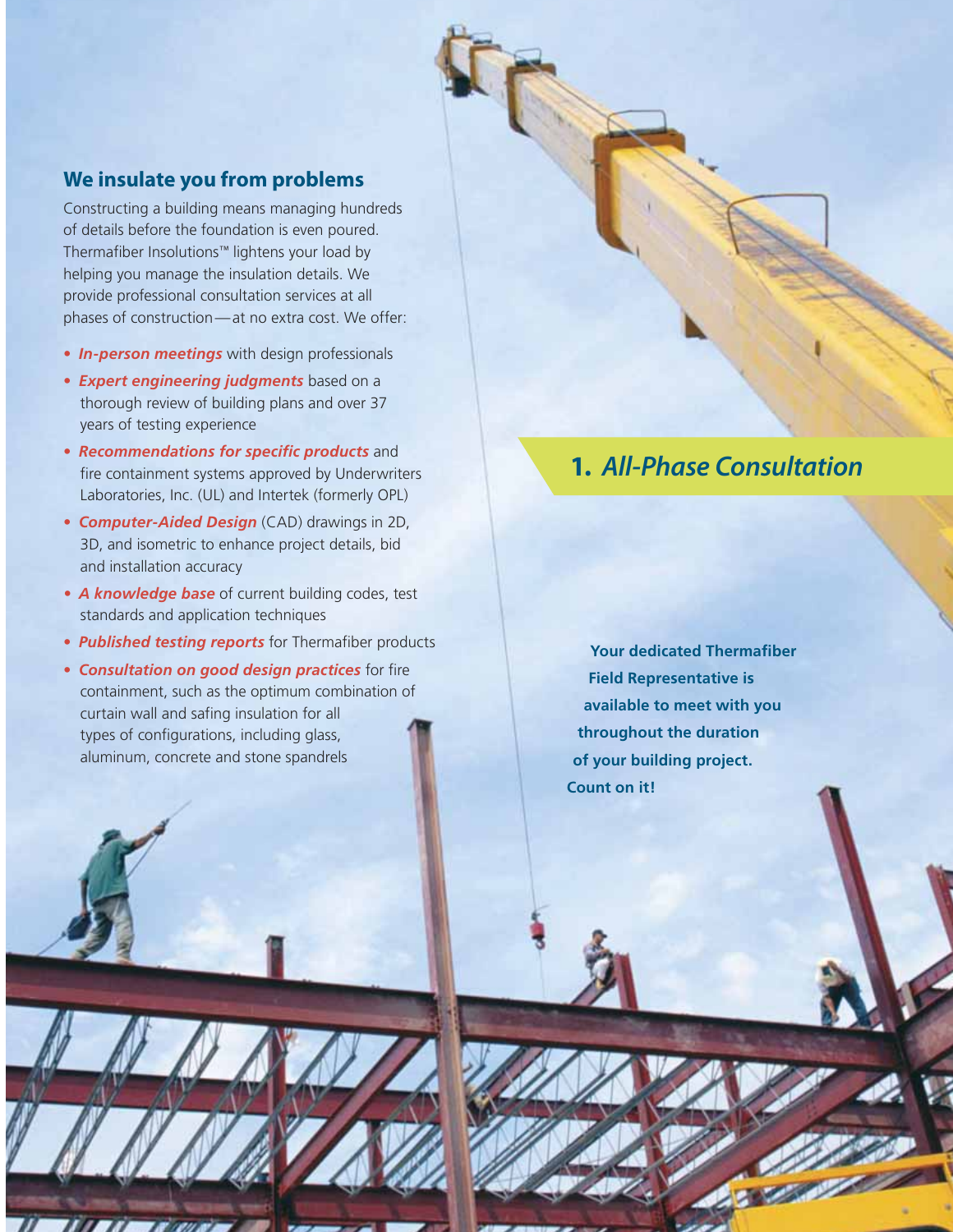# **2.** *High-Performance Products*

### **If you can't stand the heat, get out of the building: Why Thermafiber products scorch the competition**

 Of course you have a choice when it comes to the type of insulation you use in your buildings. Here's why Thermafiber mineral wool sets the standard in fire containment.

In addition to the energy saving and sound control properties, Thermafiber insulation also provides containment for fire and smoke so it doesn't spread to other floors. In multi-story buildings with a lot of people, that job isn't just important, it's a matter of life and death.

In 1971, Thermafiber, Inc. (then a division of United States Gypsum, USG) pioneered the testing of curtain wall fire containment systems for multistory construction. We continue to add new tests each year.

We do this because we know you want the type of insulation that withstands the highest heat for the longest time (so people can escape and firefighters can respond). Thermafiber is "Born in Fire™" because its raw material is actually a byproduct of the steel industry, formed at temperatures above 2600°F.

And that means Thermafiber mineral wool can take a lot of extreme heat. As you can see from the chart below, ordinary glass fiber and cellulose insulation melt or decompose at relatively low temperatures in minutes. But Thermafiber is still intact at 2080° F- even after five hours.

## **Fire Performance Test (ASTM E119)**

*Thermafi ber far outlasts cellulose and glass fi ber*



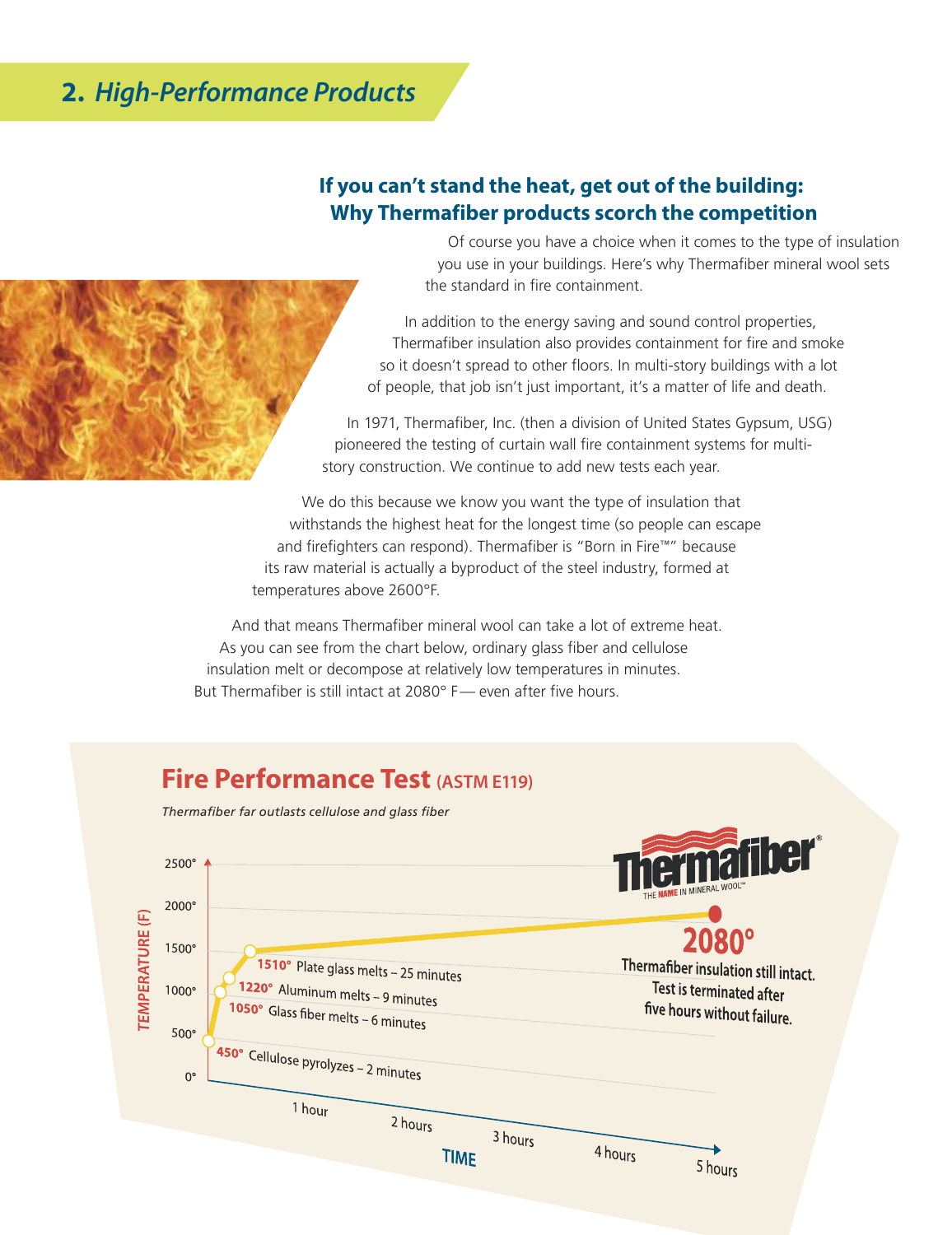## **Longer lasting at higher temperatures: Thermafiber is the hands-down choice for curtain walls, interior walls, and exterior walls**

#### **Curtain Wall Products**

#### **New! Impasse Curtain Wall Systems**

- Designed for perimeter fire containment systems
- Patented installation technique locks the fire barrier
- Proprietary hangers make installation highly accurate
- Simpler and faster to install than any other system available

#### **Thermafiber FireSpan™ 90 and FireSpan™ 40**

- Highly fire and smoke resistant
- Provides 1-, 2- and 3-hour protection in a variety of curtain wall assemblies
- Unfaced felt or foil facing that serves as a vapor retarder
- Tested, listed and labeled for UL and Intertek assemblies
- Custom sizes to fit specific spandrel openings

#### **Thermafiber Safing Insulation**

- Stop the spread of fire and smoke between floors
- Also ideal for poke-throughs, penetrations and construction joints

#### **Interior Wall and Ceiling Products**

#### **SAFB (Sound Attenuation Fire Blankets)**

- Specifically designed for sound control between floors and walls
- Subjected to more third-party fire, sound and thermal tests than any other mineral wool product
- Thermafiber SAFB has demonstrated an improvement of STC (Sound Transmission Class) ratings by up to 11 points

#### **SoundZero®**

- Fabric-faced acoustical blanket for interiors of theaters, sound studios and other areas where noise reduction is important
- Material is a unique blend of textile glass and flame-resistant fibers
- Offers a high R value relative to its thickness and density

#### **Exterior Wall Products**

#### **Thermafiber FS-15 and FS-25**

- Proven superiority over comparable low-melt temperature insulation products
- Better life-safety protection for low-rise commercial buildings
- Excellent thermal resistance reduces heat transmission, saves energy and improves occupant comfort

#### **Thermafiber RainBarrier 30 and RainBarrier 45**

- Specifically designed for rain screen applications
- Drains condensation, driving rain or humidity that enters façade system
- Provides increased thermal insulation and life safety
- Highly UV resistant
- Tested, proven formulation maintains integrity over life of building

**Your Thermafiber field representative will oversee an insulation plan that works best for you. Call 1-888-834-2371 for a consultation.**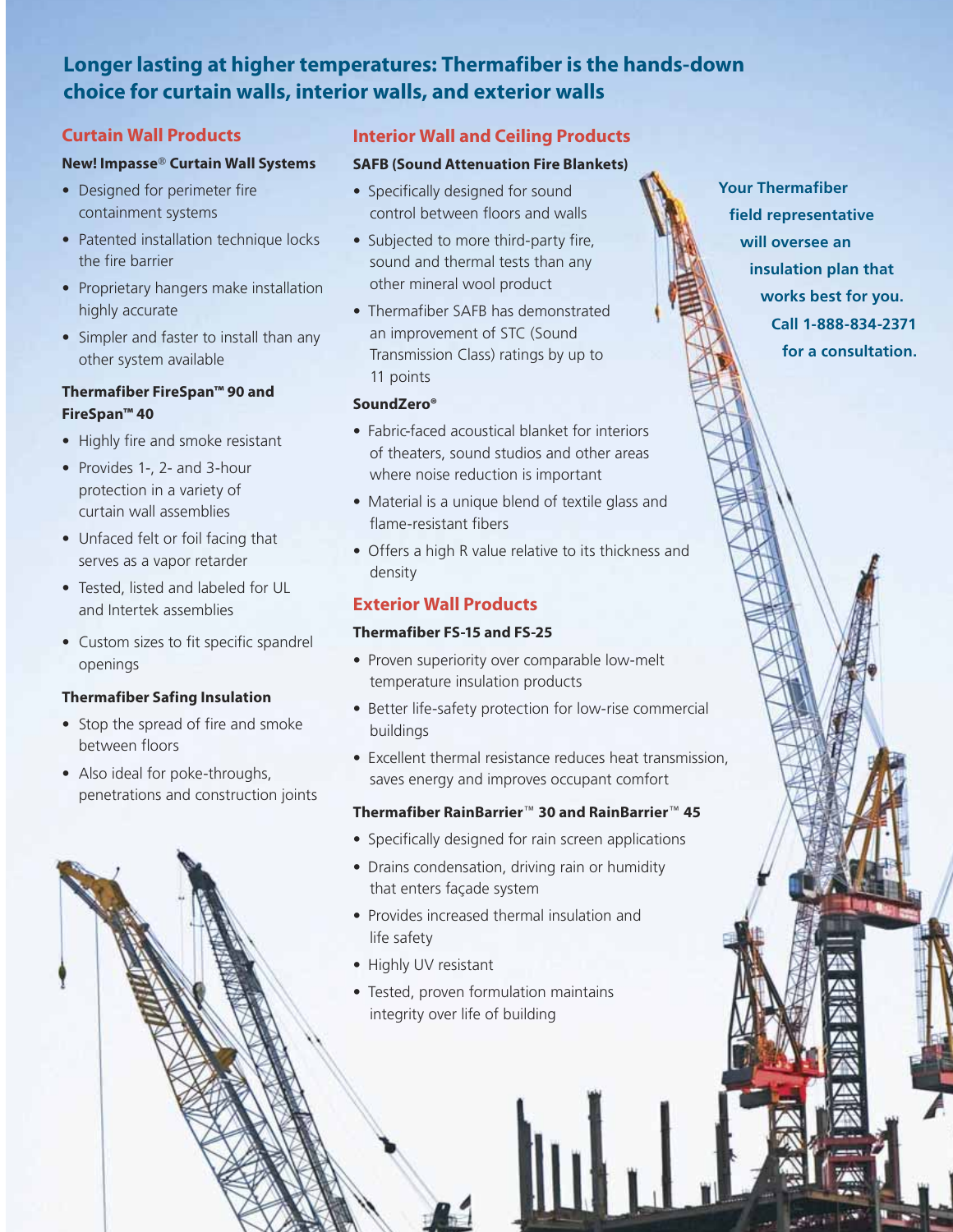# **3.** *Time-Saving Insulation Hanger Systems*

### **Impasse: Saves lives, time and money**

If you've ever been involved with installing curtain wall insulation or a perimeter fire containment system, you may have thought there must be a better way to do it. We thought the same thing.

#### **New! Patented Impasse Curtain Wall Insulation Systems save money by reducing installation**

**time.** Our engineers took a look at how curtain wall systems are usually installed and realized things needed to be changed.

> Instead of using hard-to-handle impaling pins, Impasse uses hangers that are inserted into FireSpan insulation before installing spandrel insulation. This makes positioning faster, more accurate and safe.

> > And, Impasse makes your curtain wall insulation perform better. It uses a stepwise technique of overlapping components during installation that lock the fire barriers in place. This virtually eliminates the possibility of insulation materials being dislodged by violent air forces produced when fire breaks out.



**Go with Thermafiber, and you'll be ready to hang up the old way of insulating curtain wall systems forever.**

> Proprietary Impasse Insulation Hangers help improve accuracy and reduce installation time.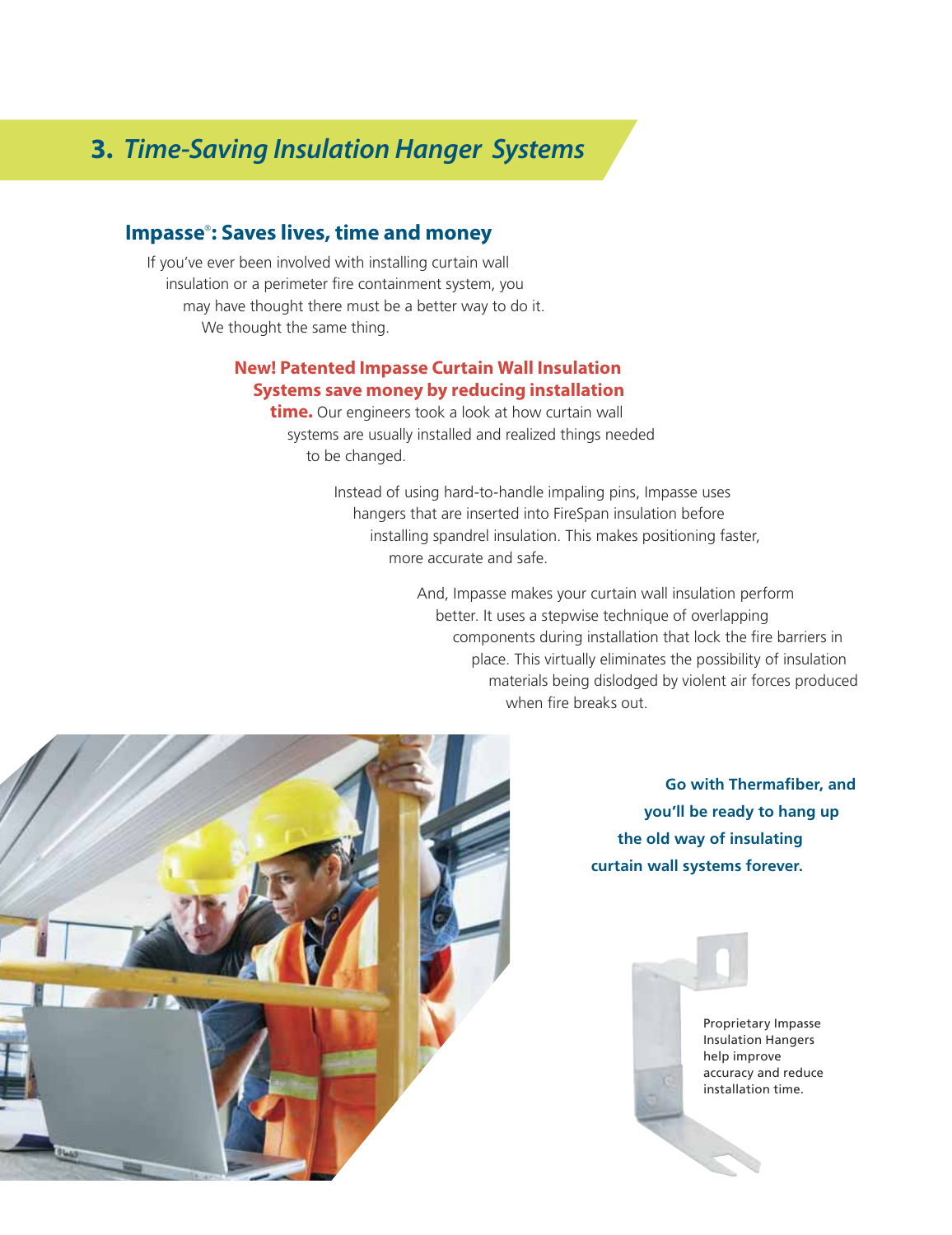**4.** *Labor-Saving Customization and Packaging*

## **Our blades are sharpened and ready to go**

Conventional insulation manufacturers send you a truckload of insulation and expect you to cut it at your jobsite, incurring high labor costs. Thermafiber headquarters has a top-flight customization shop, where we'll cut insulation to your exact specifications ahead of time, and deliver it ready to be installed. Special sizes, special shapes, special facings - you name it and we've probably already done it.

We offer customized solutions that give you:

- Custom sizes
	- Custom shapes
		- Unitized packaging
			- Custom labeling
				- Custom loading

**Why pay your guys to cut it on site? Order**  from Thermafiber pre-cut, packaged and **ready to go.**